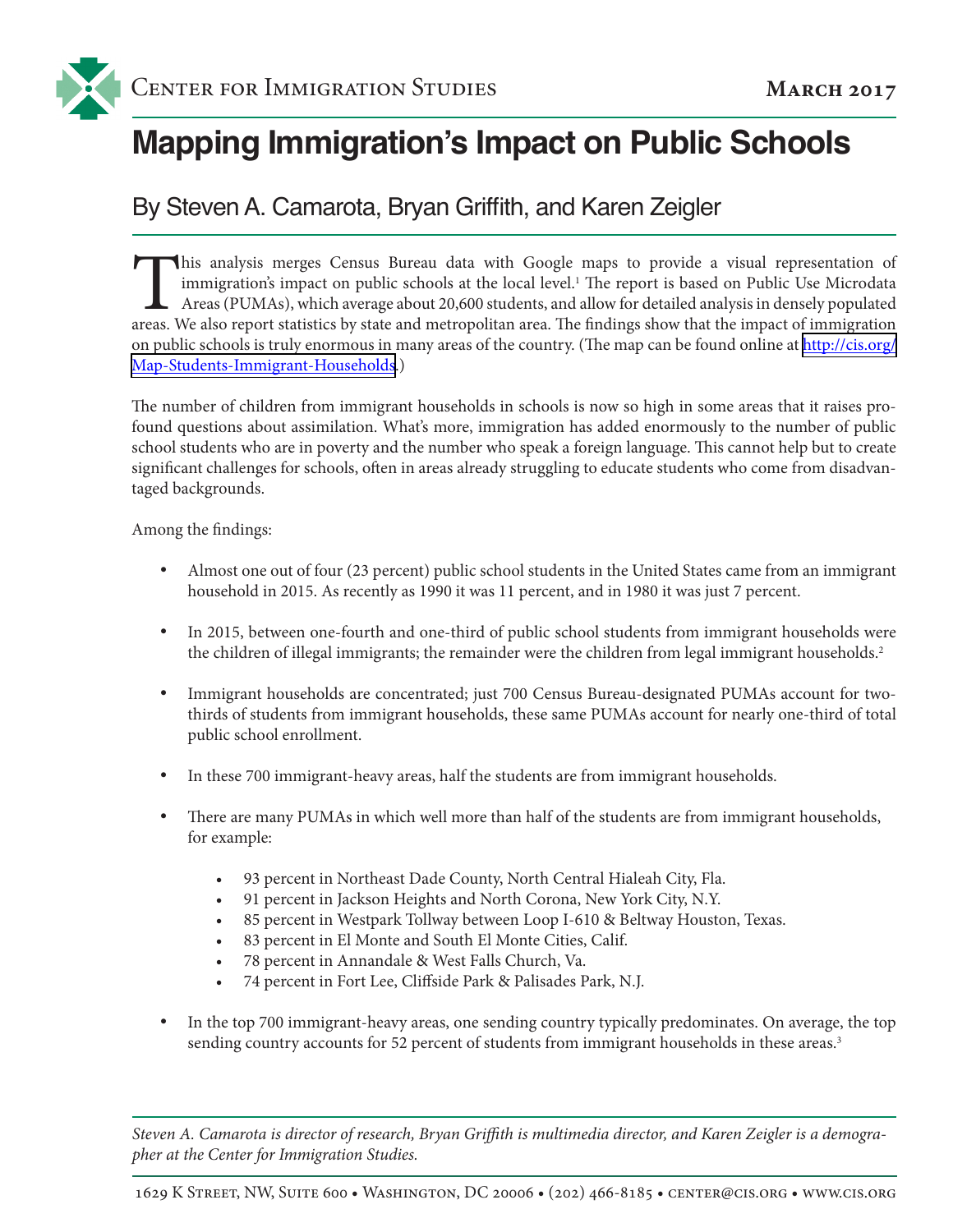

- On average, students from immigrant households live in a PUMA in which 41 percent of their fellow public school students are also from immigrant households. In contrast, on average students from native households live in a PUMA in which 17 percent of students are from immigrant households.
- Immigration has added disproportionately to the number of low-income students in public schools. In 2015, 28 percent of public school students from immigrant households lived in poverty and they accounted for 30 percent of all students living below the poverty line.
- Immigrants often settle in areas of high poverty, adding to the challenges for schools in these areas. In the 200 PU-MAs with the highest poverty rates in the country, where poverty among students averages 46 percent, nearly onethird of students are from immigrant households.
- Immigration has added enormously to the population of students who speak a foreign language. In 2015, 23 percent of public school students spoke a language other than English at home. This compares to 14 percent in 1990 and 9 percent in 1980.<sup>4</sup>
- On average, public school students who themselves speak a foreign language at home live in an area in which 42 percent of their fellow students also speak a foreign language at home.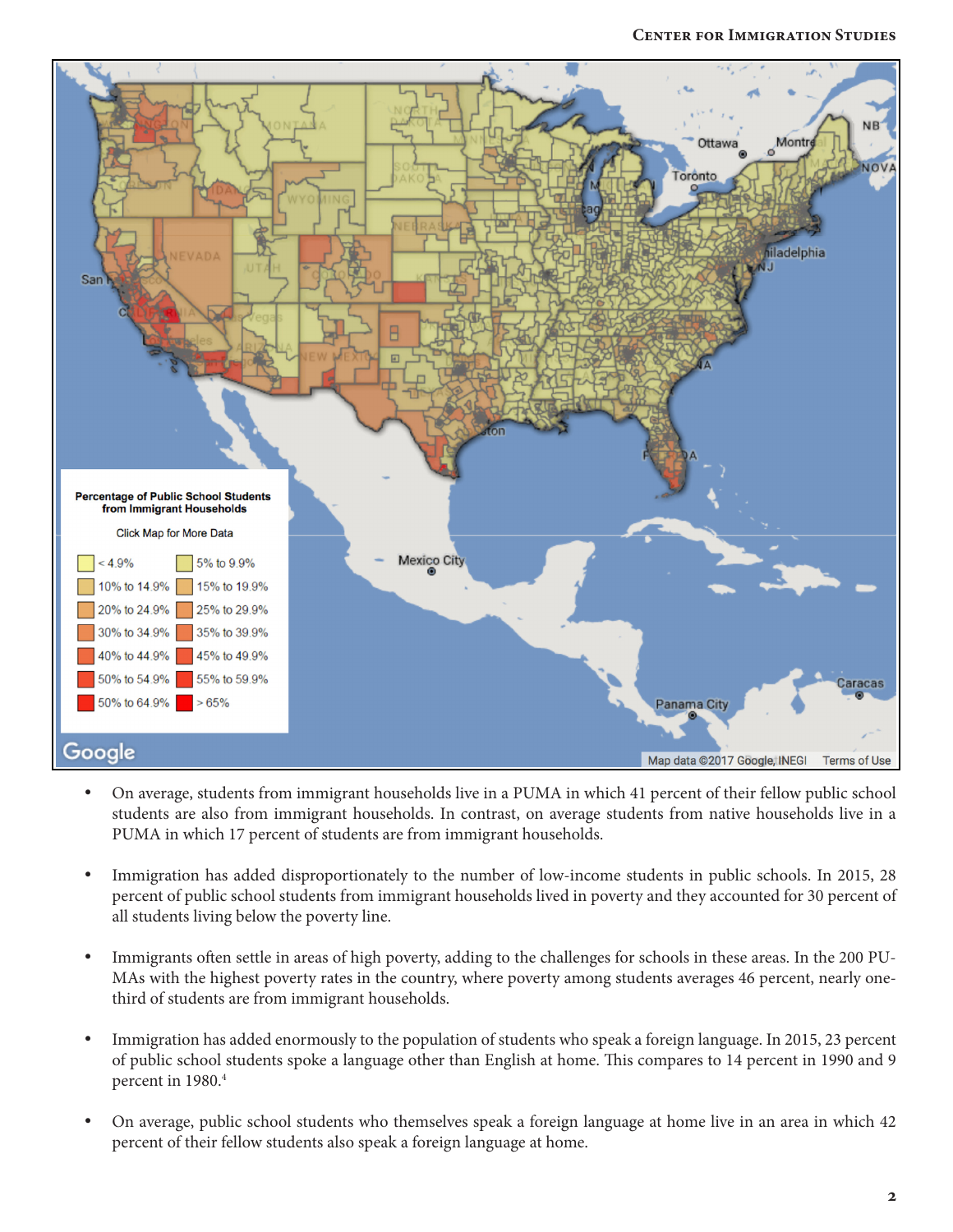

- Though one language often predominates in an area, many local schools struggle to deal with a multiplicity of foreign languages, which likely creates enormous challenges. In 315 PUMAs (combined enrollment 6.7 million) 10 or more foreign languages are spoken by public school students.<sup>5</sup>
- In addition to adding large numbers of students in poverty and for whom English is not their first language, immigration also creates significant challenges for schools because immigrants have lower incomes, making it unlikely that tax revenue grows correspondingly with enrollment in areas of high immigration.<sup>6</sup>
- Some of the metropolitan areas where students from immigrant households account for the largest share of enrollment include: San Jose-Sunnyvale-Santa Clara, Calif., 60 percent; Los Angeles-Long Beach-Anaheim, Calif., 57 percent; Miami-Fort Lauderdale-West Palm Beach, Fla., 54 percent; McAllen-Edinburg-Mission, Texas, 50 percent; San Francisco-Oakland-Hayward, Calif., 50 percent; Yuma, Ariz., 50 percent; Naples-Immokalee-Marco Island, Fla., 46 percent; Laredo, Texas, 45 percent; Las Cruces, N.M., 44 percent; New York-Newark-Jersey City, 44 percent; Yakima, Wash., 44 percent; Fresno, Calif., 43 percent; Trenton, N.J., 42 percent; Brownsville-Harlingen, Texas, 42 percent; Las Vegas-Henderson-Paradise, Nev., 38 percent; Washington-Arlington-Alexandria, 37 percent; Gainesville, Ga., 36 percent.

# **Discussion**

One way that assimilation works is that the predominance of natives and their children makes the absorption of American culture and identity almost inevitable among immigrants and their children. If immigrants are a modest share of the local population it makes identifying with America and its culture practically unavoidable. But the level of immigration, most of it legal, has been so high in the last four decades that there are now whole sections of the country where natives and their children are actually the minority or nearly so. This has the potential to fundamentally change the terms of assimilation.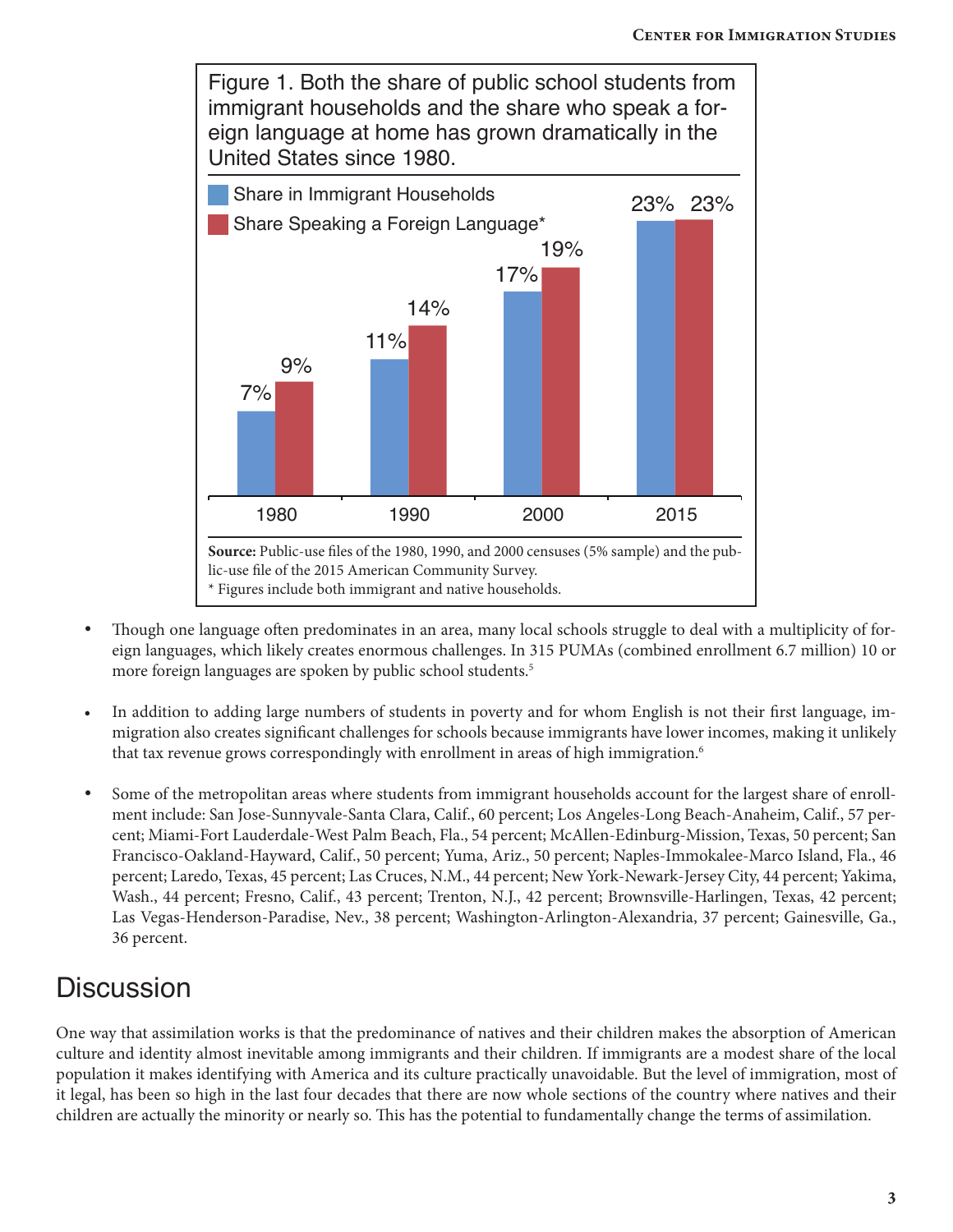#### **Center for Immigration Studies Center for Immigration Studies**

Of course, the country needs to educate children from immigrant households already in the country. Nearly one out of four children in public schools is from an immigrant household, so how these children do is vitally important not only to them, but to our country's future. It may also be worth pointing out that in 2015, 83.5 percent of these children were born in the United States.7 However, a key immigration policy question for our nation going forward is: Does it make sense to continue to admit a million additional legal permanent immigrants each year and to tolerate widespread illegal immigration without regard to the absorption capacity of our schools? This is true both in terms of our ability to educate as well as to assimilate children from immigrant backgrounds.

## Figure and Tables

Figure 1 shows the growth in the share of students in public schools from immigrant households over the last 35 years. It also reports the share of students who speak a foreign language at home. The share of students from immigrant households has increased dramatically. While nearly one in four students in public schools today is from an immigrant household, as recently as 1980 it was only one in 14 students. Figure 1 also shows that the number of students who speak a foreign language at home has grown almost as much. This has been driven largely by immigration, with about three-quarters of students who speak a foreign language living in immigrant households.

Table 1 shows the share of public school students in immigrant households by state in 1980, 1990, 2000, and 2015. The growth in many states has been astounding. Between 1980 and 2015 in Nevada, the share of students in immigrant households increased from 8 percent to 35 percent; in New Jersey the increase was 11 percent to 34 percent; in Arizona it went from 9 percent to 26 percent; and in Maryland it was 5 percent to 25 percent. Table 1 also reports poverty statistics for pupils in immigrant and native households in 2015. In many states, immigration has dramatically added to the number of lowincome students. In California, 61 percent of public school students who are in poverty are from immigrant households, and it is 44 percent in Texas. In New Jersey it is 43 percent and 40 percent in Nevada. Perhaps more surprising is that students from immigrant households account for 36 percent of public school students in poverty in Colorado and Washington State and 39 percent in Minnesota. Table 1 also reports the share of students speaking a foreign language at home in 1980 and 2015. The growth in foreign language students roughly tracks the growth in the share from immigrant households. Looking at the language and poverty data it is clear that in many states across the country immigration has created very significant challenges for public schools by adding many students with special needs.

Table 2 shows the top two countries of origin with the most students in each state based on the country of birth of the household head. The table also shows the top two languages spoken at home by public school students. Table 2 reads as follows: of public school students in California, 48 percent are from immigrant households and of those students 59 percent live in a household headed by a Mexican immigrant. Nationally, Mexico is by far the top sending country and Spanish is by far the top foreign language. Averaging the share represented by the top sending country across states (including Washington, DC) shows that the leading country accounts for 40 percent of students on average in a state.

Table 3 reports the share of students in immigrant households for the nation's 260 Metropolitan Statistical Areas (MSAs) in 2015 and the top sending countries, again based on the country of birth of the household head. Table 3 also shows the share of students in public schools speaking a foreign language at home by MSA. The impact of immigration varies a great deal across MSAs. In 38 of the nation's 260 MSAs more than a third of students are from immigrant households, but in 40 of the nation's MSAs fewer than 5 percent of students are from immigrant households.

Table 4 shows poverty statistics by MSA for immigrant and native households. In more than half of the nation's MSAs, poverty for students from immigrant households is a good deal higher than that of natives. This is generally true in all of the areas where there is a large share of students in immigrant households. But there are some MSAs where poverty associated with natives in public schools is higher, though these are generally areas where immigrant households comprise a small or very small share of the public student population.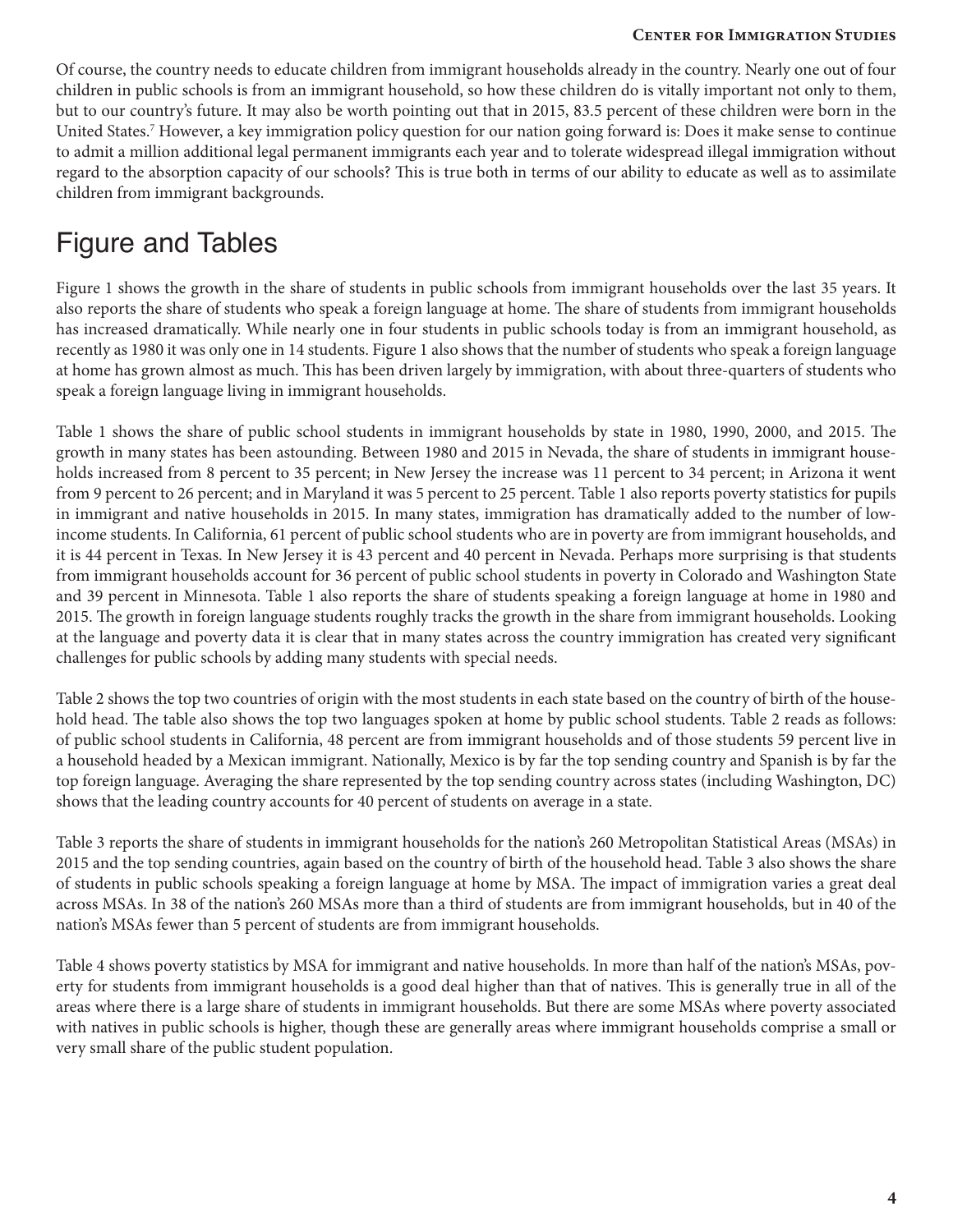## Methods and Data

The data for this *Backgrounder* comes primarily from the public-use file of the 2015 American Community Survey (ACS).<sup>8</sup> The ACS has become one the most important sources of data on the size, growth, and socio-economic characteristics of the nation's immigrant population. In this analysis we use the terms "foreign-born" and "immigrant" synonymously. Immigrants are persons living in the United States who were not U.S. citizens at birth. This includes naturalized American citizens, legal permanent residents (green card holders), illegal aliens, and people on long-term temporary visas such as foreign students or guest workers, who respond to the ACS.

The public-use file of the 2015 ACS includes roughly 3.1 million respondents, nearly 367,000 of whom are immigrants. It is by far the largest survey conducted by the U.S. Census Bureau. The ACS asks individuals if they are enrolled in school and if the school is public or private. The survey also records the grade attended so it is a relatively straightforward matter to calculate the share of public school students who are from households headed by immigrants. The small number of students who are institutionalized are not included in this analysis. The survey also asks if a language other than English is spoken at home and the particular language spoken. We use the language questions to report foreign languages spoken at home by public school students. The poverty statistics reported here are also directly from the ACS public-use file.

The map is based on the nation's 2,351 Public Use Microdata Areas, as defined by the Census Bureau. The Bureau describes PUMAs as statistical geographic areas designed for the dissemination of data, particularly the ACS. They are contiguous, nested within states, built on county borders and have 100,000 to 200,000 residents — 137,000 on average. Of these residents, 20,600 are public school students on average. Though the size of high schools varies significantly across the country, PUMAs roughly cover an area that includes five to 10 high schools. Some PUMAs include a number of small counties, but in densely populated parts of the country there are typically many PUMAs within the same large county or city.9 This allows for a detailed look at the local level in the nation's metropolitan areas. PUMAs are the most detailed level of geographic data available on an annual basis from the Census Bureau.10 It should be noted that for the most part PUMAs do not correspond to school districts. However, since public schools draw their students from the area around them, this analysis does provide a look at the impact of immigration on public schools at the local level.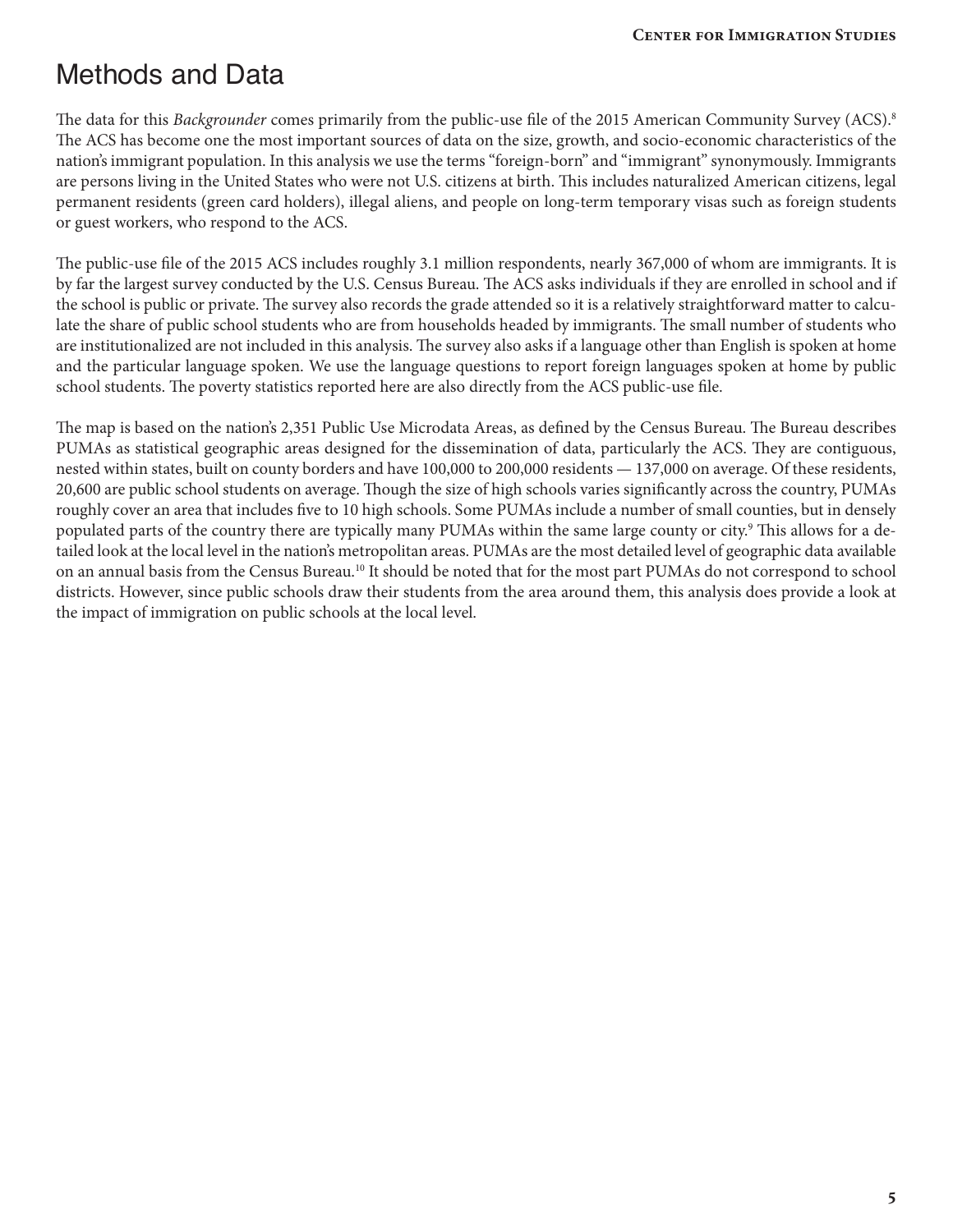| <b>State</b>   | <b>Share from Immigrant</b><br>Households |       |       |       | <b>Poverty Among Students in</b><br><b>Immigrant and Native Households in 2015</b> | <b>Share Speaking Foreign</b><br>Language at Home <sup>1</sup> |                                                                 |        |        |
|----------------|-------------------------------------------|-------|-------|-------|------------------------------------------------------------------------------------|----------------------------------------------------------------|-----------------------------------------------------------------|--------|--------|
|                | 2015                                      | 2000  | 1990  | 1980  | Immigrant<br>Households                                                            | Households                                                     | Immigrant<br>Native Households Share<br>of Poverty <sup>2</sup> | 2015   | 1980   |
| California     | 48%                                       | 45%   | 36%   | 22%   | 28%                                                                                | 17%                                                            | 61%                                                             | 47%    | 23%    |
| Nevada         | 35%                                       | 24%   | 11%   | 8%    | 24%                                                                                | 19%                                                            | 40%                                                             | 34%    | 8%     |
| New Jersey     | 34%                                       | 24%   | 17%   | 11%   | 19%                                                                                | 13%                                                            | 43%                                                             | 30%    | 13%    |
| New York       | 34%                                       | 27%   | 21%   | 14%   | 27%                                                                                | 19%                                                            | 42%                                                             | 30%    | 16%    |
| Texas          | 31%                                       | 24%   | 17%   | 10%   | 32%                                                                                | 19%                                                            | 44%                                                             | 37%    | 26%    |
| Florida        | 29%                                       | 23%   | 17%   | 10%   | 26%                                                                                | 22%                                                            | 33%                                                             | 29%    | 11%    |
| Arizona        | 26%                                       | 21%   | 13%   | 9%    | 40%                                                                                | 19%                                                            | 43%                                                             | 30%    | 22%    |
| Maryland       | 25%                                       | 14%   | 9%    | 5%    | 14%                                                                                | 14%                                                            | 25%                                                             | 19%    | 5%     |
| Illinois       | 25%                                       | 19%   | 12%   | 8%    | 26%                                                                                | 17%                                                            | 34%                                                             | 26%    | 9%     |
|                |                                           |       | 9%    | 6%    | 24%                                                                                | 14%                                                            | 36%                                                             | 23%    | 6%     |
| Washington     | 25%                                       | 15%   |       |       |                                                                                    |                                                                |                                                                 |        |        |
| Hawaii         | 25%                                       | 25%   | 19%   | 19%   | 18%                                                                                | 13%                                                            | 31%                                                             | 23%    | 16%    |
| Massachusetts  | 24%                                       | 17%   | 13%   | 9%    | 18%                                                                                | 13%                                                            | 30%                                                             | 23%    | 9%     |
| Rhode Island   | 23%                                       | 21%   | 12%   | 10%   | 24%                                                                                | 20%                                                            | 26%                                                             | 24%    | 10%    |
| D.C.           | 22%                                       | 14%   | 10%   | 4%    | 20%                                                                                | 32%                                                            | 15%                                                             | 18%    | 4%     |
| Connecticut    | 21%                                       | 14%   | 12%   | 10%   | 19%                                                                                | 12%                                                            | 29%                                                             | 22%    | 11%    |
| New Mexico     | 21%                                       | 17%   | 11%   | 6%    | 48%                                                                                | 26%                                                            | 33%                                                             | 31%    | 36%    |
| Oregon         | 20%                                       | 14%   | 6%    | 4%    | 32%                                                                                | 16%                                                            | 33%                                                             | 21%    | 4%     |
| Colorado       | 20%                                       | 12%   | 7%    | 5%    | 26%                                                                                | 11%                                                            | 36%                                                             | 21%    | 8%     |
| Virginia       | 19%                                       | 11%   | 6%    | 4%    | 15%                                                                                | 16%                                                            | 19%                                                             | 16%    | 4%     |
| Georgia        | 19%                                       | 9%    | 3%    | 2%    | 28%                                                                                | 24%                                                            | 21%                                                             | 17%    | 2%     |
| Delaware       | 18%                                       | 7%    | 2%    | 3%    | 38%                                                                                | 21%                                                            | 28%                                                             | 15%    | 4%     |
| North Carolina | 16%                                       | 7%    | 2%    | 1%    | 33%                                                                                | 22%                                                            | 23%                                                             | 16%    | $2\%$  |
| Minnesota      | 16%                                       | 9%    | $4\%$ | 2%    | 32%                                                                                | 9%                                                             | 39%                                                             | 14%    | 3%     |
| Alaska         | 15%                                       | 6%    | 7%    | 4%    | 14%                                                                                | 14%                                                            | 15%                                                             | 15%    | $11\%$ |
| Kansas         | 14%                                       | 7%    | 4%    | 2%    | 21%                                                                                | 16%                                                            | 18%                                                             | 14%    | 4%     |
| Utah           | 14%                                       | 10%   | 5%    | 4%    | 29%                                                                                | 10%                                                            | 31%                                                             | 14%    | 5%     |
| Nebraska       | 12%                                       | 7%    | 2%    | 2%    | 33%                                                                                | 13%                                                            | 26%                                                             | 13%    | 3%     |
| Oklahoma       | 11%                                       | 6%    | 3%    | 2%    | 30%                                                                                | 21%                                                            | 15%                                                             | 12%    | 3%     |
| Michigan       | 11%                                       | 7%    | 4%    | 4%    | 26%                                                                                | 21%                                                            | 13%                                                             | 10%    | 4%     |
| Idaho          | 10%                                       | 8%    | 5%    | 3%    | 22%                                                                                | 14%                                                            | 15%                                                             | 10%    | 4%     |
| Tennessee      | 10%                                       | 3%    | 1%    | 1%    | 29%                                                                                | 23%                                                            | 12%                                                             | 9%     | 2%     |
| Arkansas       | 9%                                        | 4%    | $1\%$ | 1%    | 46%                                                                                | 25%                                                            | 16%                                                             | 10%    | 2%     |
| Pennsylvania   | 9%                                        | 4%    | 4%    | 3%    | 22%                                                                                | 18%                                                            | 11%                                                             | 10%    | 4%     |
| Indiana        | 9%                                        | 4%    | 2%    | 2%    | 32%                                                                                | 21%                                                            | 13%                                                             | 9%     | 3%     |
| Wisconsin      | $8\%$                                     | 6%    | 3%    | 3%    | 23%                                                                                | $14\%$                                                         | $14\%$                                                          | $10\%$ | $3\%$  |
| South Carolina | $8\%$                                     | $3\%$ | $2\%$ | 1%    | 34%                                                                                | 24%                                                            | 12%                                                             | $8\%$  | $2\%$  |
| New Hampshire  | 8%                                        | 4%    | 5%    | $4\%$ | 17%                                                                                | 10%                                                            | $13\%$                                                          | 7%     | $5\%$  |
| Iowa           | 7%                                        | 4%    | 2%    | $2\%$ | 33%                                                                                | 14%                                                            | 16%                                                             | $9\%$  | $3\%$  |
|                | $7\%$                                     | 3%    |       | 2%    | 4%                                                                                 | $8\%$                                                          | $4\%$                                                           | $9\%$  | $4\%$  |
| Wyoming        |                                           |       | 1%    |       |                                                                                    |                                                                |                                                                 |        |        |
| Kentucky       | 7%                                        | 2%    | 1%    | 1%    | 37%                                                                                | 25%                                                            | 10%                                                             | 6%     | 2%     |
| Missouri       | 6%                                        | 3%    | 2%    | $2\%$ | 25%                                                                                | 19%                                                            | $8\%$                                                           | $6\%$  | 2%     |
| Vermont        | 6%                                        | $4\%$ | $2\%$ | $4\%$ | 31%                                                                                | 11%                                                            | 14%                                                             | $6\%$  | $3\%$  |
| Alabama        | 6%                                        | 2%    | 1%    | 1%    | 45%                                                                                | 26%                                                            | $10\%$                                                          | $6\%$  | $2\%$  |
| Ohio           | 6%                                        | 3%    | 3%    | $2\%$ | 27%                                                                                | 21%                                                            | $7\%$                                                           | $6\%$  | $3\%$  |
| North Dakota   | $5\%$                                     | $2\%$ | $0\%$ | 1%    | $4\%$                                                                              | 10%                                                            | $2\%$                                                           | $3\%$  | 3%     |
| Louisiana      | 5%                                        | 2%    | 2%    | 2%    | 32%                                                                                | $31\%$                                                         | $5\%$                                                           | $7\%$  | $5\%$  |
| Maine          | 4%                                        | 3%    | 3%    | 3%    | 43%                                                                                | 14%                                                            | $11\%$                                                          | 5%     | 5%     |
| Mississippi    | 3%                                        | 2%    | 1%    | 1%    | 31%                                                                                | $31\%$                                                         | 3%                                                              | $4\%$  | 2%     |
| South Dakota   | 3%                                        | $2\%$ | 2%    | 1%    | 16%                                                                                | 14%                                                            | 3%                                                              | $4\%$  | 4%     |
| West Virginia  | 2%                                        | 1%    | 2%    | 1%    | 15%                                                                                | 25%                                                            | $1\%$                                                           | $2\%$  | 2%     |
| Montana        | 1%                                        | 1%    | 2%    | $2\%$ | 13%                                                                                | 14%                                                            | 1%                                                              | $3\%$  | 3%     |
| Total          | 23%                                       | 17%   | 11%   | $7\%$ | 28%                                                                                | 19%                                                            | 30%                                                             | 23%    | $9\%$  |

**Source:** Public-use files of the 1980, 1990, and 2000 censuses (5% sample) and the public-use file of the 2015 American Community Survey.

<sup>1</sup> Figures are for students in both immigrant and native households.

2 Shows the share of all students in poverty in the state who are from immigrant households.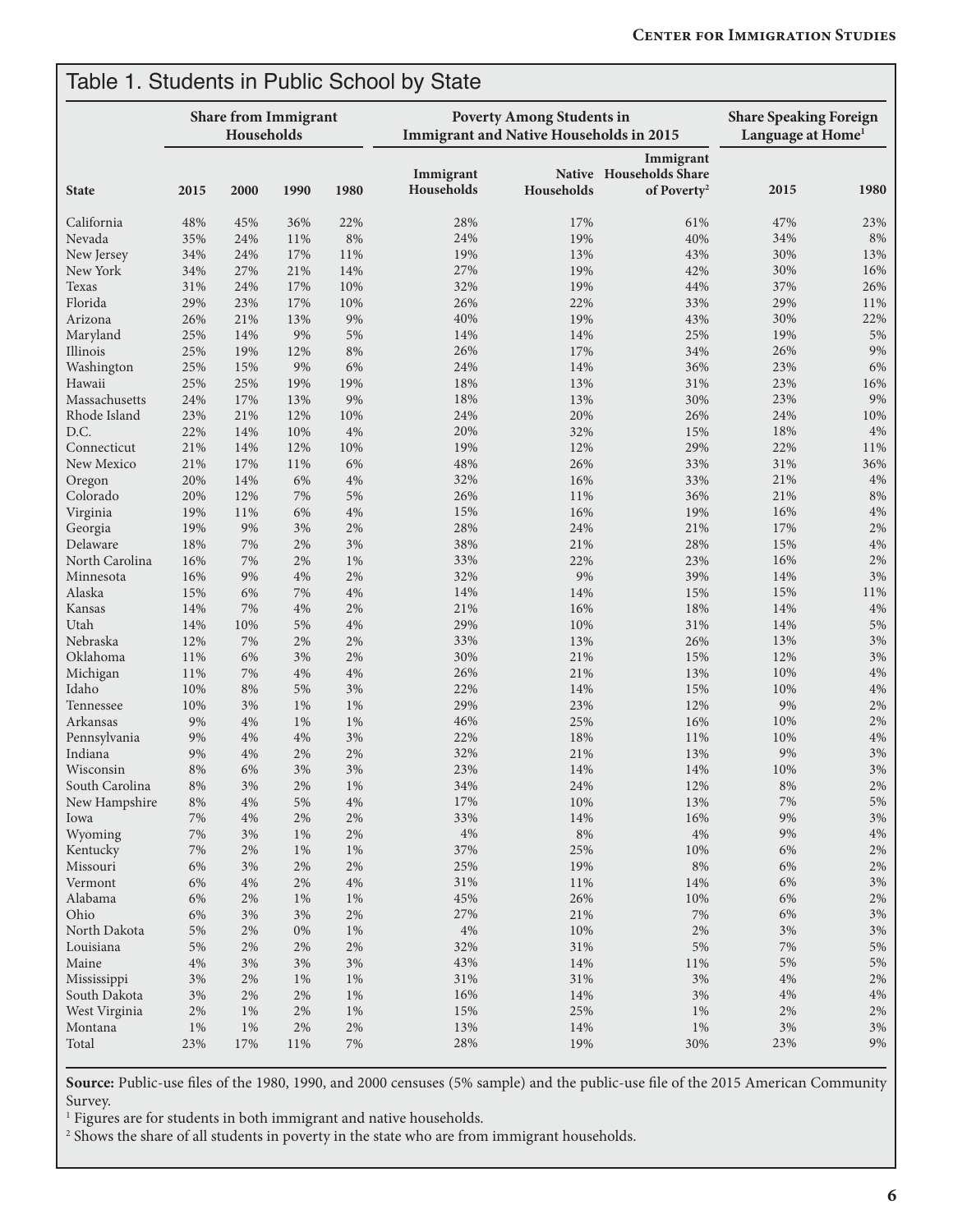### Table 2. Top Sending Countries & Languages for Public School Students by State, 2015

|                  | <b>Share from</b>       |                     |            |                              |           | <b>Share</b><br>Speaking           |                      |            |                     |          |
|------------------|-------------------------|---------------------|------------|------------------------------|-----------|------------------------------------|----------------------|------------|---------------------|----------|
|                  | Immigrant<br>Households |                     |            | <b>Top Sending Countries</b> |           | a Foreign<br>Language <sup>2</sup> | <b>Top Languages</b> |            |                     |          |
| <b>State</b>     |                         | $\mathrm{No.}\,1^1$ |            | No. 2 <sup>1</sup>           |           |                                    | No. $13$             |            | $\mathrm{No.}\ 2^3$ |          |
| California       | 48%                     | Mexico              | 59%        | Philippines                  | 5%        | 47%                                | Spanish              | 80%        | Vietnamese          | 2%       |
| Nevada           | 35%                     | Mexico              | 61%        | Philippines                  | 8%        | 34%                                | Spanish              | 90%        | Tagalog             | 3%       |
| New Jersey       | 34%                     | India               | 11%        | Mexico                       | 11%       | 30%                                | Spanish              | 62%        | Korean              | 4%       |
| New York         | 34%                     | Dominican Rep. 14%  |            | Mexico                       | 10%       | 30%                                | Spanish              | 61%        | Chinese             | 6%       |
| Texas<br>Florida | 31%                     | Mexico<br>Cuba      | 68%        | El Salvador                  | 5%        | 37%                                | Spanish              | 89%        | Vietnamese          | 2%       |
| Arizona          | 29%<br>26%              | Mexico              | 16%<br>75% | Mexico<br>India              | 14%<br>2% | 29%<br>30%                         | Spanish              | 78%        | Haitian Creole      | 9%<br>3% |
| Maryland         | 25%                     | El Salvador         | 19%        | Nigeria                      | 7%        | 19%                                | Spanish<br>Spanish   | 85%<br>55% | Navajo<br>Chinese   | 5%       |
| Illinois         | 25%                     | Mexico              | 59%        | India                        | 6%        | 26%                                | Spanish              | 75%        | Polish              | 4%       |
| Washington       | 25%                     | Mexico              | 45%        | Philippines                  | 4%        | 23%                                | Spanish              | 65%        | Vietnamese          | 3%       |
| Hawaii           | 25%                     | Philippines         | 50%        | Mexico                       | 7%        | 23%                                | Hawaiian             | 16%        | Spanish             | 14%      |
| Massachusetts    | 24%                     | Dominican Rep.      | 9%         | <b>Brazil</b>                | 8%        | 23%                                | Spanish              | 47%        | Portuguese          | 13%      |
| Rhode Island     | 23%                     | Dominican Rep. 25%  |            | Guatemala                    | 12%       | 24%                                | Spanish              | 72%        | Portuguese          | 10%      |
| D.C.             | 22%                     | El Salvador         | 34%        | Nigeria                      | 8%        | 18%                                | Spanish              | 81%        | French              | 5%       |
| Connecticut      | 21%                     | Jamaica             | 9%         | Mexico                       | 7%        | 22%                                | Spanish              | 63%        | Polish              | 5%       |
| New Mexico       | 21%                     | Mexico              | 86%        | China                        | 2%        | 31%                                | Spanish              | 84%        | Navajo              | 6%       |
| Oregon           | 20%                     | Mexico              | 64%        | Vietnam                      | 3%        | 21%                                | Spanish              | 76%        | Russian             | 3%       |
| Colorado         | 20%                     | Mexico              | 60%        | India                        | 3%        | 21%                                | Spanish              | 81%        | Russian             | 1%       |
| Virginia         | 19%                     | El Salvador         | 16%        | India                        | 8%        | 16%                                | Spanish              | 56%        | Arabic              | 5%       |
| Georgia          | 19%                     | Mexico              | 39%        | India                        | 6%        | 17%                                | Spanish              | 71%        | Vietnamese          | 3%       |
| Delaware         | 18%                     | Mexico              | 24%        | Guatemala                    | 11%       | 15%                                | Spanish              | 77%        | Hindi               | 4%       |
| North Carolina   | 16%                     | Mexico              | 46%        | El Salvador                  | 6%        | 16%                                | Spanish              | 80%        | Arabic              | 2%       |
| Minnesota        | 16%                     | Mexico              | 21%        | Somalia                      | 15%       | 14%                                | Spanish              | 40%        | Miao, Hmong         | 16%      |
| Alaska           | 15%                     | Philippines         | 33%        | Laos                         | 16%       | 15%                                | Aleut                | 28%        | Spanish             | 23%      |
| Kansas           | 14%                     | Mexico              | 61%        | Vietnam                      | 7%        | 14%                                | Spanish              | 81%        | Vietnamese          | 6%       |
| Utah             | 14%                     | Mexico              | 58%        | Philippines                  | 3%        | 14%                                | Spanish              | 78%        | French              | 2%       |
| Nebraska         | 12%                     | Mexico              | 57%        | El Salvador                  | 6%        | 13%                                | Spanish              | 78%        | Vietnamese          | 4%       |
| Oklahoma         | 11%                     | Mexico              | 67%        | Vietnam                      | 4%        | 12%                                | Spanish              | 82%        | Vietnamese          | 4%       |
| Michigan         | 11%                     | Mexico              | 21%        | Iraq                         | 9%        | 10%                                | Spanish              | 41%        | Arabic              | 18%      |
| Idaho            | 10%                     | Mexico              | 73%        | Canada                       | 5%        | 10%                                | Spanish              | 83%        | Arabic              | 3%       |
| Tennessee        | 10%                     | Mexico              | 43%        | Guatemala                    | 6%        | 9%                                 | Spanish              | 72%        | Arabic              | 5%       |
| Arkansas         | 9%                      | Mexico              | 57%        | El Salvador                  | 12%       | 10%                                | Spanish              | 83%        | Chinese             | 3%       |
| Pennsylvania     | 9%                      | Mexico              | 10%        | Dominican Rep.               | 9%        | 10%                                | Spanish              | 54%        | Chinese             | 6%       |
| Indiana          | 9%                      | Mexico              | 47%        | India                        | $8\%$     | 9%                                 | Spanish              | 69%        | German              | 4%       |
| Wisconsin        | 8%                      | Mexico              | 48%        | Laos                         | 13%       | 10%                                | Spanish              | 66%        | Miao, Hmong         | 15%      |
| South Carolina   | 8%                      | Mexico              | 38%        | China                        | 6%        | 8%                                 | Spanish              | 71%        | Chinese             | 6%       |
| New Hampshire    | 8%                      | Canada              |            | 14% India                    | 12%       | 7%                                 | Spanish              | 48%        | French              | 10%      |
| Iowa             | 7%                      | Mexico              | 33%        | Vietnam                      | $8\%$     | 9%                                 | Spanish              | 69%        | Vietnamese          | 6%       |
| Wyoming          | 7%                      | Mexico              |            | 87% Kenya                    | 4%        | 9%                                 | Spanish              | 80%        | Chinese             | 4%       |
| Kentucky         | 7%                      | Mexico              | 38%        | India                        | 5%        | 6%                                 | Spanish              | 67%        | Gujarathi           | 4%       |
| Missouri         | 6%                      | Mexico              | 31%        | India                        | 8%        | 6%                                 | Spanish              | 60%        | Arabic              | 7%       |
| Vermont          | 6%                      | Bosnia              | 30%        | Canada                       | 15%       | 6%                                 | Serbo-Croatian       | 30%        | French              | 17%      |
| Alabama          | 6%                      | Mexico              | 53%        | Guatemala                    | 12%       | 6%                                 | Spanish              | 84%        | Chinese             | $2\%$    |
| Ohio             | 6%                      | Mexico              | 17%        | India                        | 11%       | 6%                                 | Spanish              | 48%        | Arabic              | 10%      |
| North Dakota     | 5%                      | Canada              | 24%        | Philippines                  | 22%       | 3%                                 | Spanish              | 30%        | German              | 26%      |
| Louisiana        | 5%                      | Mexico              | 28%        | Vietnam                      | 16%       | 7%                                 | Spanish              | 66%        | Vietnamese          | 12%      |
| Maine            | 4%                      | Somalia             | 25%        | Canada                       | 21%       | 5%                                 | French               | 17%        | Somali              | 17%      |
| Mississippi      | 3%                      | Mexico              | 49%        | Vietnam                      | 11%       | 4%                                 | Spanish              | 72%        | Vietnamese          | 8%       |
| South Dakota     | 3%                      | Ukraine             | 17%        | Canada                       | 15%       | 4%                                 | Dakota/Lakota        | 30%        | Spanish             | 30%      |
| West Virginia    | 2%                      | Germany             | 22%        | Poland                       | 15%       | 2%                                 | Spanish              | 45%        | German              | 15%      |
| Montana          | 1%                      | Pakistan            | 31%        | Mexico                       | 27%       | 3%                                 | Amer. Indian         | 38%        | German              | 23%      |
| Total            | 23%                     | Mexico              |            | 43% El Salvador              | 4%        | 23%                                | Spanish              | 75%        | Chinese             | 2%       |

Source: Public-use file of the 2015 American Community Survey.

<sup>1</sup> Percentages reflect share of students in immigrant households living in a household headed by an immigrant from the designated country.

2 Includes immigrant and native households.

<sup>3</sup> Percentages reflect the share of foreign language speakers who speak this language.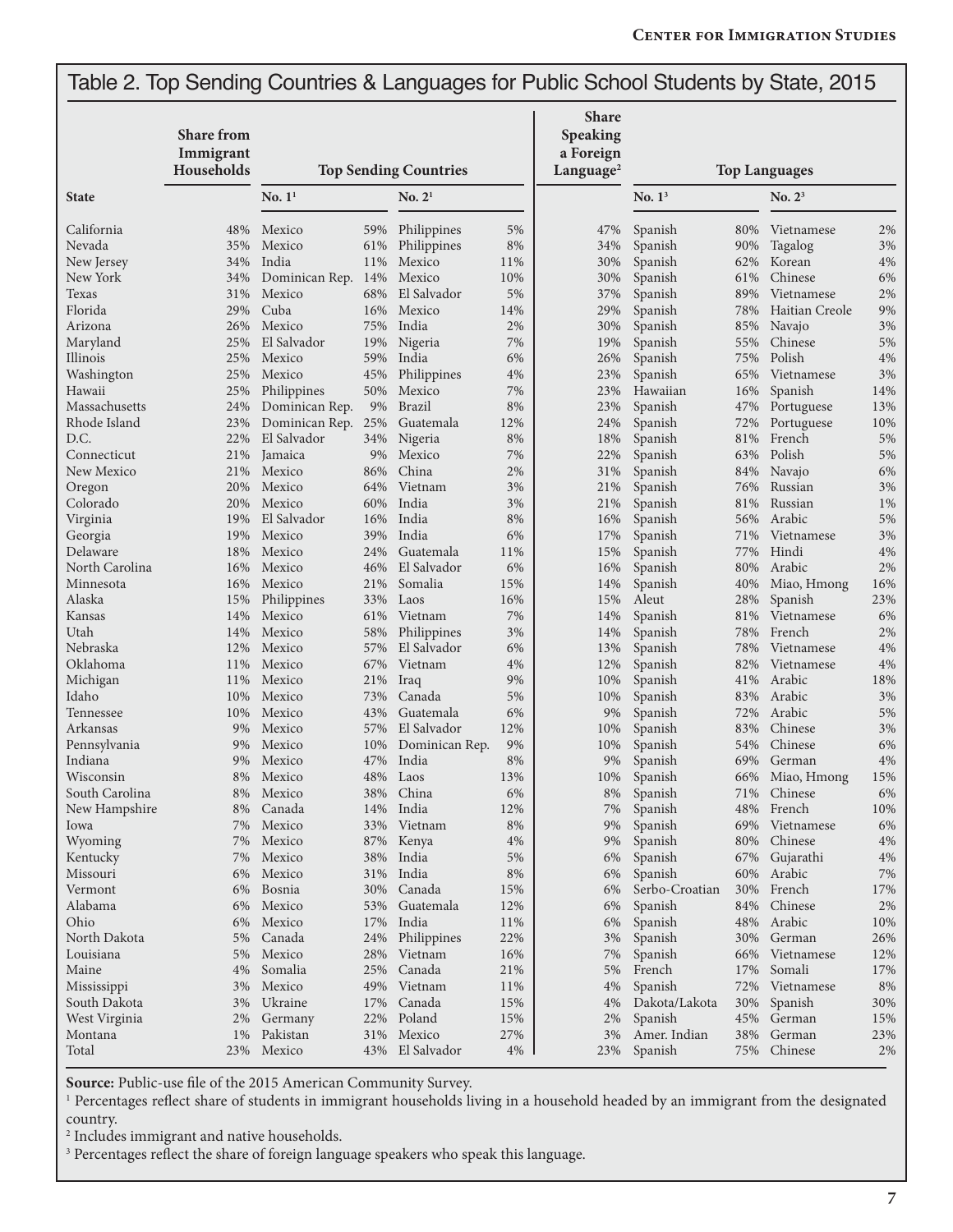#### Table 3. Top Sending Countries in the 50 MSAs with the Largest Share of Students from Immigrant Households, 2015

|                                                          | <b>Share of Students</b>     | <b>Top Sending Countries</b> | <b>Share</b> |                       |             |                                             |  |
|----------------------------------------------------------|------------------------------|------------------------------|--------------|-----------------------|-------------|---------------------------------------------|--|
| Top Metropolitan Statistical Areas <sup>1</sup>          | from Immigrant<br>Households | No. $1^2$                    |              | No. $2^2$             |             | Speaking a<br>Foreign Language <sup>3</sup> |  |
| San Jose-Sunnyvale-Santa Clara, CA                       | 60%                          | Mexico                       | 33%          | Vietnam               | 14%         | 52%                                         |  |
| Los Angeles-Long Beach-Anaheim, CA                       | 57%                          | Mexico                       | 57%          | El Salvador           | 7%          | 56%                                         |  |
| Salinas, CA                                              | 57%                          | Mexico                       | 87%          | Philippines           | 4%          | 61%                                         |  |
| El Centro, CA                                            | 54%                          | Mexico                       | 98%          | Korea                 | 2%          | 73%                                         |  |
| Miami-Fort Lauderdale-West Palm Beach, FL                | 54%                          | Cuba                         | 23%          | Haiti                 | 16%         | 50%                                         |  |
| Napa, CA                                                 | 53%                          | Mexico                       | 77%          | Philippines           | 9%          | 46%                                         |  |
| Merced, CA                                               | 52%                          | Mexico                       | $81\%$       | Laos                  | 3%          | 54%                                         |  |
| McAllen-Edinburg-Mission, TX                             | 50%                          | Mexico                       | 97%          | Vietnam               | 1%          | 80%                                         |  |
| San Francisco-Oakland-Hayward, CA                        | 50%                          | Mexico                       | 33%          | China                 | 14%         | 42%                                         |  |
| Yuma, AZ                                                 | 50%                          | Mexico                       | 97%          | Costa Rica            | 1%          | 62%                                         |  |
| Santa Maria-Santa Barbara, CA                            | 49%                          | Mexico                       | 84%          | Philippines           | $3\%$       | 50%                                         |  |
| Stockton-Lodi, CA                                        | 48%                          | Mexico                       | 59%          | Philippines           | $9\%$       | 42%                                         |  |
| Bakersfield, CA                                          | 46%                          | Mexico                       | 80%          | El Salvador           | 5%          | 52%                                         |  |
| Naples-Immokalee-Marco Island, FL                        | 46%                          | Mexico                       | 42%          | Haiti                 | 20%         | 50%                                         |  |
| Visalia-Porterville, CA                                  | 45%                          | Mexico                       | 91%          | Guatemala             | 2%          | 54%                                         |  |
| Laredo, TX                                               | 45%                          | Mexico                       | 95%          | Vietnam               | 2%          | 85%                                         |  |
| Oxnard-Thousand Oaks-Ventura, CA                         | 45%                          | Mexico                       | 78%          | India                 | 5%          | 42%                                         |  |
| Las Cruces, NM                                           | 44%                          | Mexico                       | 94%          | Nigeria               | $5\%$       | 59%                                         |  |
| New York-Newark-Jersey City, NY-NJ-PA                    | 44%                          | Dominican Rep.               | 13%          | Mexico                | 10%         | 38%                                         |  |
| Yakima, WA                                               | 44%                          | Mexico                       | 94%          | Europe                | 3%          | 49%                                         |  |
| Fresno, CA                                               | 43%                          | Mexico                       | 75%          | Laos                  | 7%          | 46%                                         |  |
| Trenton, NJ                                              | 42%                          | Guatemala                    | $18\%$       | India                 | 14%         | 33%                                         |  |
| Brownsville-Harlingen, TX                                | 42%                          | Mexico                       | 93%          | Guatemala             | 2%          | 68%                                         |  |
| Hanford-Corcoran, CA                                     | 41%                          | Mexico                       | 89%          | Turkey                | 4%          | 46%                                         |  |
| Riverside-San Bernardino-Ontario, CA                     | 41%                          | Mexico                       | 74%          | Philippines           | 5%          | 41%                                         |  |
| San Diego-Carlsbad, CA                                   | 41%                          | Mexico                       | 63%          | Philippines           | $8\%$       | 42%                                         |  |
| El Paso, TX                                              | 41%                          | Mexico                       | 92%          | El Salvador           | 2%          | 61%                                         |  |
| Houston-The Woodlands-Sugar Land, TX                     | 40%                          | Mexico                       | 53%          | El Salvador           | 10%         | 41%                                         |  |
| Madera, CA                                               | 39%                          | Mexico                       | 86%          | El Salvador           | 10%         | 42%                                         |  |
| Modesto, CA                                              | 38%                          | Mexico                       | 75%          | Cambodia              | 6%          | 46%                                         |  |
| Las Vegas-Henderson-Paradise, NV                         | 38%                          | Mexico                       | 59%          | Philippines           | 8%          | 36%                                         |  |
| Santa Cruz-Watsonville, CA                               | 38%                          | Mexico                       | 89%          | United Kingdom        | 4%          | 47%                                         |  |
| Washington-Arlington-Alexandria, DC-VA-MD-WV             | 37%                          | El Salvador                  | 22%          | India                 | 7%          | 29%                                         |  |
| Gainesville, GA                                          | 36%                          | Mexico                       | 76%          | El Salvador           | 10%         | 37%                                         |  |
| Yuba City, CA                                            | 36%                          | Mexico                       | 62%          | India                 | 18%         | 36%                                         |  |
| Santa Rosa, CA                                           | 36%                          | Mexico                       | 75%          | India                 | 4%          | 36%                                         |  |
| Dallas-Fort Worth-Arlington, TX                          | 36%                          | Mexico                       | 64%          | India                 | 6%          | 36%                                         |  |
|                                                          | 35%                          | Mexico                       | 60%          |                       | 17%         | 32%                                         |  |
| Vallejo-Fairfield, CA<br>Wenatchee, WA                   | 33%                          | Mexico                       | 83%          | Philippines<br>Israel | 10%         | 45%                                         |  |
| Sacramento--Roseville--Arden-Arcade, CA                  | 32%                          | Mexico                       | $41\%$       | Philippines           | $7\%$       | 29%                                         |  |
| Santa Fe, NM                                             | 32%                          | Mexico                       | 87%          | Cuba                  | 3%          | 44%                                         |  |
|                                                          | 31%                          |                              | 61%          | El Salvador           | 14%         | 31%                                         |  |
| Reno, NV                                                 |                              | Mexico                       |              |                       |             |                                             |  |
| Chicago-Naperville-Elgin, IL-IN-WI                       | 31%<br>31%                   | Mexico                       | 59%<br>$8\%$ | India<br>Haiti        | 6%<br>$7\%$ | 31%<br>28%                                  |  |
| Bridgeport-Stamford-Norwalk, CT                          |                              | Ecuador                      |              |                       |             |                                             |  |
| Cape Coral-Fort Myers, FL<br>Seattle-Tacoma-Bellevue, WA | 30%                          | Mexico<br>Mexico             | 19%          | Guatemala             | 17%         | 30%<br>24%                                  |  |
|                                                          | 30%                          |                              | 27%          | Philippines           | 6%          |                                             |  |
| Phoenix-Mesa-Scottsdale, AZ                              | 28%                          | Mexico                       | 72%          | India                 | $3\%$       | 30%                                         |  |
| Port St. Lucie, FL                                       | 28%                          | Mexico                       | 32%          | Haiti                 | 23%         | 24%                                         |  |
| College Station-Bryan, TX                                | 28%                          | Mexico                       | 64%          | China                 | 6%          | 28%                                         |  |
| Austin-Round Rock, TX                                    | 28%                          | Mexico                       | 61%          | India                 | 7%          | 29%                                         |  |

**Source:** 2015 public-use file of the American Community Survey.

<sup>1</sup> Data for all 260 MSAs is available here: <u><http://cis.org/sites/cis.org/files/puma-table-3-complete.xls></u>.<br><sup>2</sup> Percentages reflect share of students in immigrant households living in a household headed by an immigrant fr

3 Includes immigrant and native households.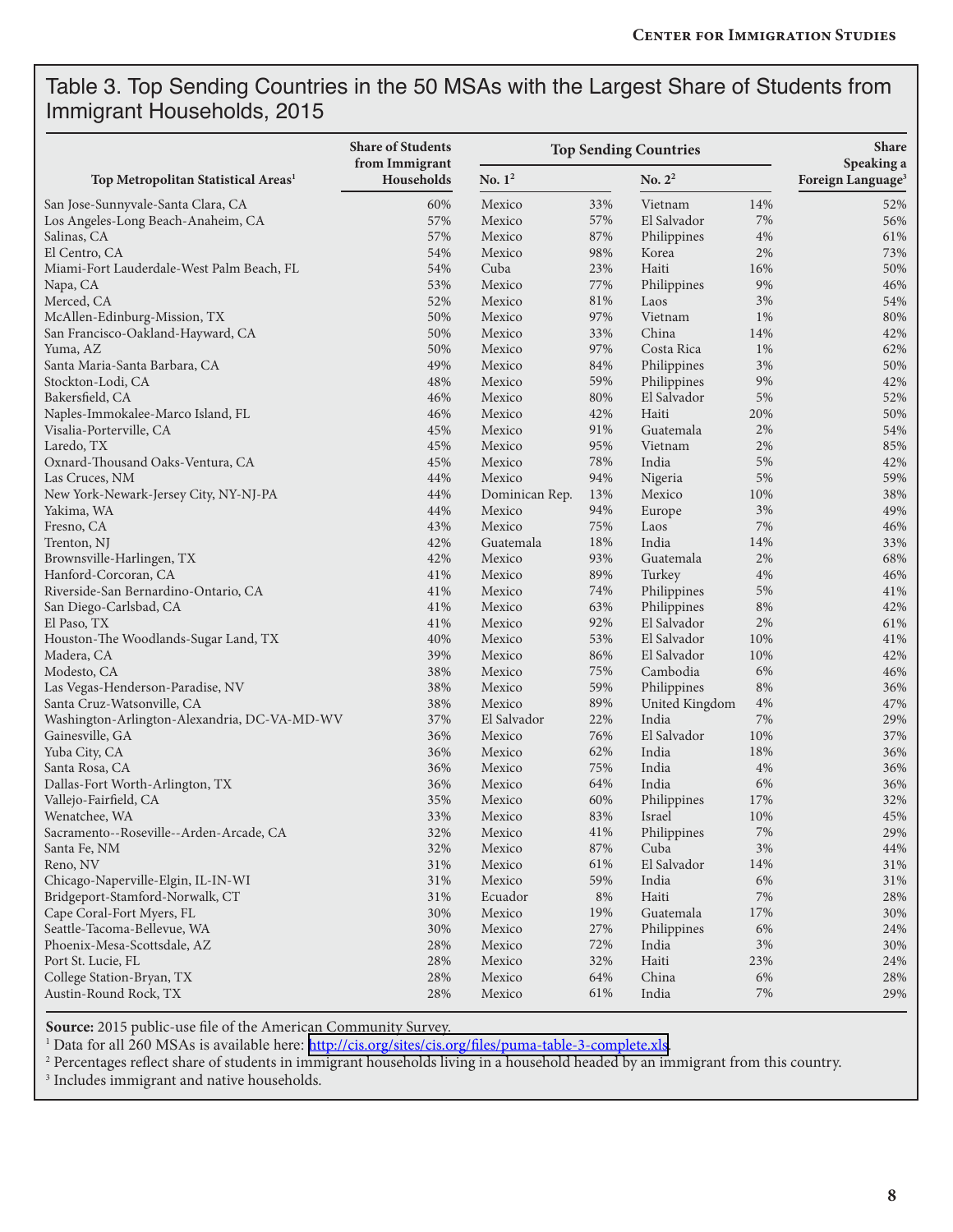#### Table 4. Poverty and Language in the 50 MSAs with the Largest Share of Students from Immigrant Households, 2015

| Top Metropolitan Statistical Areas <sup>1</sup>   | <b>Share of Students</b><br>from Immigrant<br>Households | <b>Poverty Rate for</b><br><b>Students in</b><br>Immigrant<br>Households | <b>Poverty Rate for</b><br><b>Students in Native</b><br>Households | Share of Students in<br><b>Poverty from</b><br>Immigrant<br>Households <sup>2</sup> |
|---------------------------------------------------|----------------------------------------------------------|--------------------------------------------------------------------------|--------------------------------------------------------------------|-------------------------------------------------------------------------------------|
|                                                   |                                                          |                                                                          |                                                                    |                                                                                     |
| San Jose-Sunnyvale-Santa Clara, CA                | 60%<br>57%                                               | 10%<br>29%                                                               | 8%<br>15%                                                          | 65%<br>72%                                                                          |
| Los Angeles-Long Beach-Anaheim, CA<br>Salinas, CA | 57%                                                      | 31%                                                                      | 10%                                                                |                                                                                     |
| El Centro, CA                                     | 54%                                                      | 41%                                                                      | 24%                                                                | 81%<br>66%                                                                          |
|                                                   | 54%                                                      | 25%                                                                      | 22%                                                                |                                                                                     |
| Miami-Fort Lauderdale-West Palm Beach, FL         | 53%                                                      | 18%                                                                      | 9%                                                                 | 56%<br>68%                                                                          |
| Napa, CA<br>Merced, CA                            | 52%                                                      | 50%                                                                      | 31%                                                                | 64%                                                                                 |
| McAllen-Edinburg-Mission, TX                      | 50%                                                      | 57%                                                                      | 34%                                                                | 63%                                                                                 |
| San Francisco-Oakland-Hayward, CA                 | 50%                                                      | 16%                                                                      | 12%                                                                | 58%                                                                                 |
| Yuma, AZ                                          | 50%                                                      | 35%                                                                      | 24%                                                                | 60%                                                                                 |
| Santa Maria-Santa Barbara, CA                     | 49%                                                      | 25%                                                                      | 17%                                                                | 59%                                                                                 |
| Stockton-Lodi, CA                                 | 48%                                                      | 33%                                                                      | 19%                                                                | 61%                                                                                 |
| Bakersfield, CA                                   | 46%                                                      | 36%                                                                      | 23%                                                                | 57%                                                                                 |
| Naples-Immokalee-Marco Island, FL                 | 46%                                                      | 30%                                                                      | 11%                                                                | 69%                                                                                 |
| Visalia-Porterville, CA                           | 45%                                                      | 46%                                                                      | 26%                                                                | 58%                                                                                 |
| Laredo, TX                                        | 45%                                                      | 45%                                                                      | 36%                                                                | 50%                                                                                 |
| Oxnard-Thousand Oaks-Ventura, CA                  | 45%                                                      | 24%                                                                      | 6%                                                                 | 77%                                                                                 |
| Las Cruces, NM                                    | 44%                                                      | 64%                                                                      | 30%                                                                | 63%                                                                                 |
| New York-Newark-Jersey City, NY-NJ-PA             | 44%                                                      | 24%                                                                      | 16%                                                                | 54%                                                                                 |
| Yakima, WA                                        | 44%                                                      | 37%                                                                      | 25%                                                                | 52%                                                                                 |
| Fresno, CA                                        | 43%                                                      | 49%                                                                      | 26%                                                                | 59%                                                                                 |
| Trenton, NJ                                       | 42%                                                      | 18%                                                                      | 9%                                                                 | 60%                                                                                 |
| Brownsville-Harlingen, TX                         | 42%                                                      | 59%                                                                      | 38%                                                                | 53%                                                                                 |
| Hanford-Corcoran, CA                              | 41%                                                      | 57%                                                                      | 16%                                                                | 71%                                                                                 |
| Riverside-San Bernardino-Ontario, CA              | 41%                                                      | 31%                                                                      | 21%                                                                | 51%                                                                                 |
| San Diego-Carlsbad, CA                            | 41%                                                      | 28%                                                                      | 11%                                                                | 64%                                                                                 |
| El Paso, TX                                       | 41%                                                      | 34%                                                                      | 26%                                                                | 48%                                                                                 |
| Houston-The Woodlands-Sugar Land, TX              | 40%                                                      | 29%                                                                      | 17%                                                                | 53%                                                                                 |
| Madera, CA                                        | 39%                                                      | 48%                                                                      | 14%                                                                | 68%                                                                                 |
| Modesto, CA                                       | 38%                                                      | 28%                                                                      | 26%                                                                | 41%                                                                                 |
| Las Vegas-Henderson-Paradise, NV                  | 38%                                                      | 24%                                                                      | 21%                                                                | 42%                                                                                 |
| Santa Cruz-Watsonville, CA                        | 38%                                                      | 19%                                                                      | 20%                                                                | 37%                                                                                 |
| Washington-Arlington-Alexandria, DC-VA-MD-WV      | 37%                                                      | 14%                                                                      | 10%                                                                | 44%                                                                                 |
| Gainesville, GA                                   | 36%                                                      | 40%                                                                      | 15%                                                                | 60%                                                                                 |
| Yuba City, CA                                     | 36%                                                      | 32%                                                                      | 29%                                                                | 39%                                                                                 |
| Santa Rosa, CA                                    | 36%                                                      | 19%                                                                      | 13%                                                                | 46%                                                                                 |
| Dallas-Fort Worth-Arlington, TX                   | 36%                                                      | 30%                                                                      | 13%                                                                | 56%                                                                                 |
| Vallejo-Fairfield, CA                             | 35%                                                      | 22%                                                                      | 16%                                                                | 43%                                                                                 |
| Wenatchee, WA                                     | $33\%$                                                   | 39%                                                                      | 6%                                                                 | 76%                                                                                 |
| Sacramento--Roseville--Arden-Arcade, CA           | 32%                                                      | 29%                                                                      | 16%                                                                | 46%                                                                                 |
| Santa Fe, NM                                      | 32%                                                      | 15%                                                                      | 19%                                                                | 27%                                                                                 |
| Reno, NV                                          | $31\%$                                                   | 28%                                                                      | 14%                                                                | 48%                                                                                 |
| Chicago-Naperville-Elgin, IL-IN-WI                | 31%                                                      | 27%                                                                      | 18%                                                                | 41%                                                                                 |
| Bridgeport-Stamford-Norwalk, CT                   | 31%                                                      | 17%                                                                      | 7%                                                                 | 54%                                                                                 |
| Cape Coral-Fort Myers, FL                         | 30%                                                      | 33%                                                                      | 24%                                                                | 37%                                                                                 |
| Seattle-Tacoma-Bellevue, WA                       | 30%                                                      | 20%                                                                      | 11%                                                                | 44%                                                                                 |
| Phoenix-Mesa-Scottsdale, AZ                       | 28%                                                      | 40%                                                                      | 17%                                                                | 49%                                                                                 |
| Port St. Lucie, FL                                | 28%                                                      | 34%                                                                      | 19%                                                                | 42%                                                                                 |
| College Station-Bryan, TX                         | 28%                                                      | 26%                                                                      | 13%                                                                | 42%                                                                                 |
| Austin-Round Rock, TX                             | 28%                                                      | 27%                                                                      | 10%                                                                | 51%                                                                                 |

**Source:** 2015 public-use file of the American Community Survey.

<sup>1</sup> Data for all 260 MSAs is available here: <http://cis.org/sites/cis.org/files/puma-table-4-complete.xls>.

2 Shows the share of all students in the MSA who are in poverty who are from immigrant households.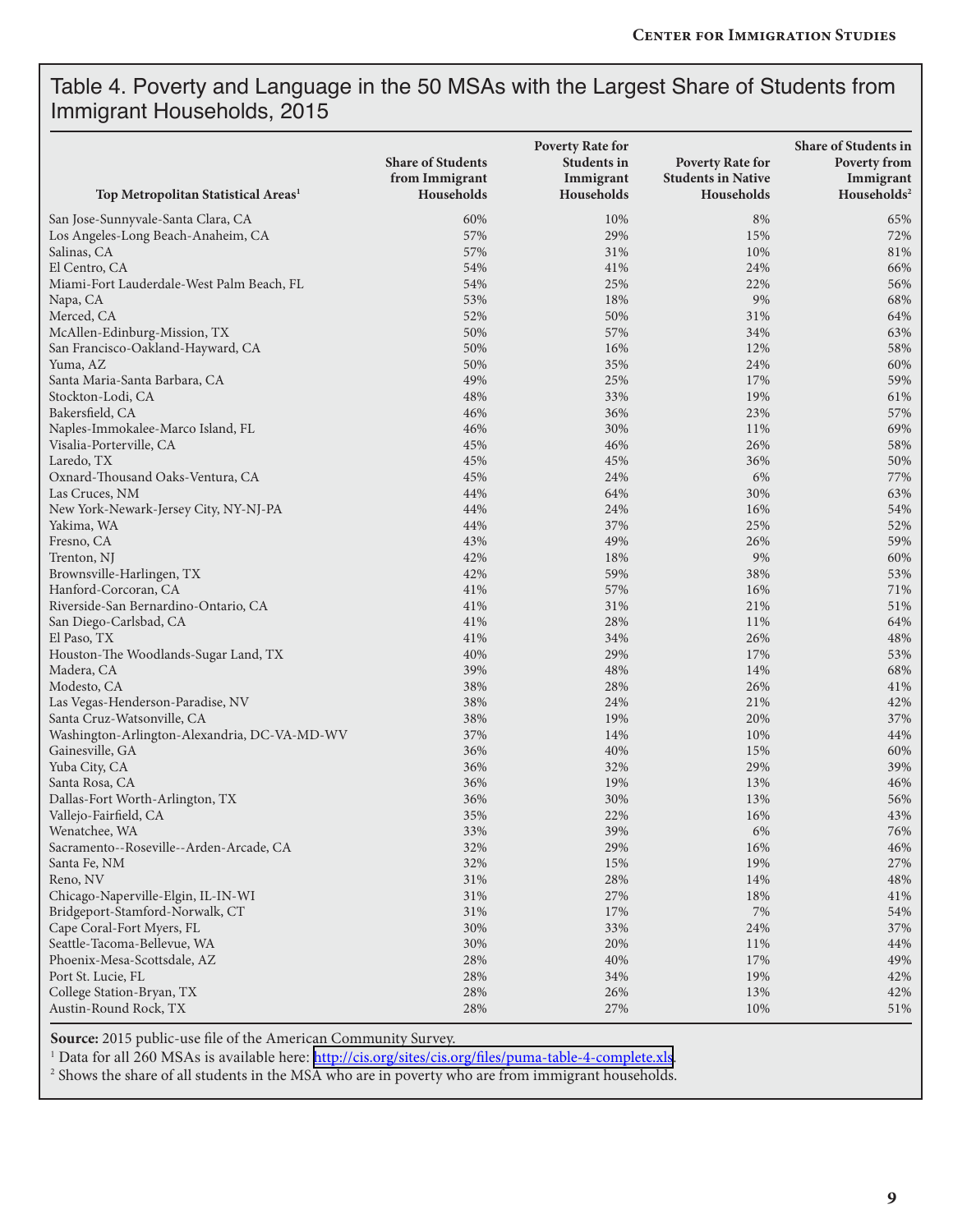# End Notes

<sup>1</sup> Google Fusion Tables was used to create this map.

2 Although legal status is not the focus of this analysis, in 2010 we estimate that 21.5 percent (Table 20) of all students in public schools were from immigrant households (legal and illegal), and 7 percent (Table 40) of school-age children were the children of illegal immigrants, slightly less than one-third of all students from immigrant households. As already noted, the share of public school students from immigrant households in 2015 was 22.8 percent and the share of students from illegal immigrant households is still likely slightly less one-third of the that total, or about 7.5 percent. See Steven A. Camarota, "Immigrants in the United States 2010: A Profile of America's [Foreign-Born](http://cis.org/sites/cis.org/files/articles/2012/immigrants-in-the-united-states-2012.pdf) Population", Center for Immigration Studies, 2012.

 $^3$  Figures refer to the share of students from households headed by the top immigrant-sending country in the PUMA. So, for example, in North Central Hialeah City, 69 percent of public school students from immigrant households are headed by a Cuban immigrant — the top sending country for that PUMA.

<sup>4</sup> In 2015, three-fourths of students who spoke a language other than English at home lived in immigrant-headed households.

<sup>5</sup> The Census Bureau does not identify all of the languages spoken at home, so the actual number of languages spoken by public school students is higher than that reported here.

6 In 2015, there were 69 percent more public school students in the average immigrant household than in the average native household. But the median household income of immigrants in 2015 was 9 percent lower than the median income of native households. In 2015, there were 63 public school students per 100 immigrant households, compared to 37 students per 100 native households. (Put a different way, there were .63 students in the average immigrant household compared to .37 in the average native household.) The median household income of immigrants in the same year was \$49,561 compared to \$54,695 for natives. Part of the reason immigrant households have more public school students on average is that a larger share of immigrants are young and have school age children. Moreover, immigrants are much less likely to send their children to private school. In 2015, 12 percent of children enrolled in primary or secondary school in native households were in private school, compared to just 7 percent for children in immigrant households. Education figures come from the 2015 public-use file of the ACS. Median income figures come from the public-use file of the 2016 Annual Social and Economic Supplement of the Current Population Survey, which is collected by the Census Bureau and asks in March each year about income in prior calendar year.

<sup>7</sup> Of public school students in native households, just 0.7 percent are foreign-born; though many more may have one immigrant parent.

<sup>8</sup> The historical figures reported in the bullets and in Figure 1 for public school enrollment and language come from the public-use samples of the 1980, 1990, and 2000 Census long form and from the public-use file of the 2015 ACS. Tables 1 through 4 also rely on thissame data. The 1990 public-use Census data available from the University of Minnesota Ipums website does not include the variable "GRADEATT" or "the grade or level of recent schooling for people who attended regular school or college at the time of the interview". Other years do include this variable. To create public school data for 1990, we use the age range 5-18, and we use the "EDUCD" variable indicating a respondents' educational attainment measured by the highest year of school completed. Public school attendance is available in the 1990 Census public-use data. We select those with less than or equal to a high school degree or GED. Comparisons with other censuses shows this approach produces estimates that closely match prior years. The estimate for 1990 is then multiplied by 99 percent to produce a 1990 public school estimate.

<sup>9</sup> For more information on PUMAs and how they are created, see the [Census Bureau website.](https://www.census.gov/geo/reference/puma.html)